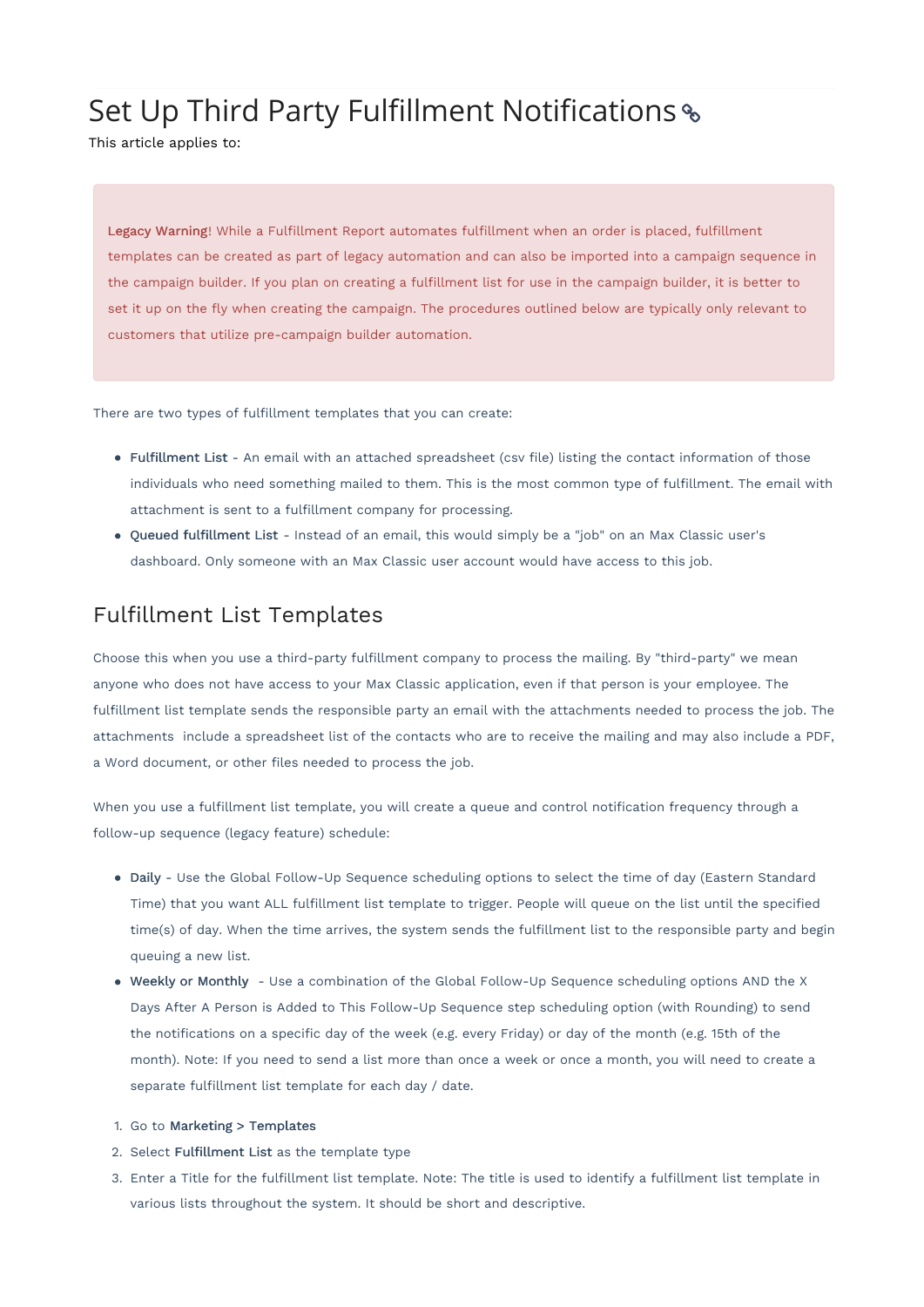- 4. Choose a privacy option.
	- 1. Public: Choose this to make the template accessible to other Max Classic users.
	- 2. Private: Choose this if you want to hide this template from other Max Classic users.
- 5. Enter the Fulfillment List Options.
	- 1. Field List: The fields listed on the left include all available standard and custom contact fields. The fields on the right are the fields to be included on the spreadsheet attached to the fulfillment job notification email. The fields on the right should include only the fields the responsible party needs to process the mailing. You can move the fields from one list to the other by clicking on the field name, and then using the arrow buttons to move the field to the left or right.
	- 2. (Optional) Attachments: Select or upload the additional attachments needed to process the mailing (e.g. cover letter.)
- 6. Enter the Processing Information.
	- 1. Email Send To: Enter or update the email address for the person responsible for completing this job.
	- 2. Send to Contact's Owner: Select Yes if you want to send internal notifications to contact owners when the job notification is sent.
	- 3. Email Send From: Enter the email address for the fulfillment supervisor from your company. This person should be able to answer the responsible party's questions about processing the job.
	- 4. Email Subject: Enter the subject line for the notification email. It is best practice to include your company's name or initials and a short job description (e.g. RDFP Mailing Job: New Customer Welcome Gift.)
	- 5. Email Body: Enter more detailed processing instructions telling the responsible party what to send, including any special requests (e.g. hand address.)
- 7. Click on the Save button to create the fulfillment list template.
- 8. (Optional) Click on the Categories and Follow-Up Sequences tab to assign the template to a category. The categories are used to organize and filter templates.
- 9. (Optional) Click on the Misc. Expense tab to assign a cost per person to this template. This cost can include both the materials and the labor needed to send the mailing to each person.
- 10. Mark the template as Ready and click on the Save button to apply the updates.

## Queued Fulfillment Template

Choose this when one of your Max Classic users is responsible for processing the mailing. The queued fulfillment template will queue up a job on the Fulfillment Job widget you've added to the responsible user's home page. The system automatically queues records within one "job" until the responsible user begins processing it. When a job is "picked up" by a user, the system starts a new job queue for the newer records. You can still use the global follow-up sequence schedule and / or the follow-up sequence step schedule to control the frequency of job creation, however, the system will queue the records for each job automatically.

You will create a queued fulfillment template through the Marketing > Templates or "on the fly" as you add a step to a follow-up sequence (legacy feature) or send a broadcast.

## 1. Go to Marketing > Templates